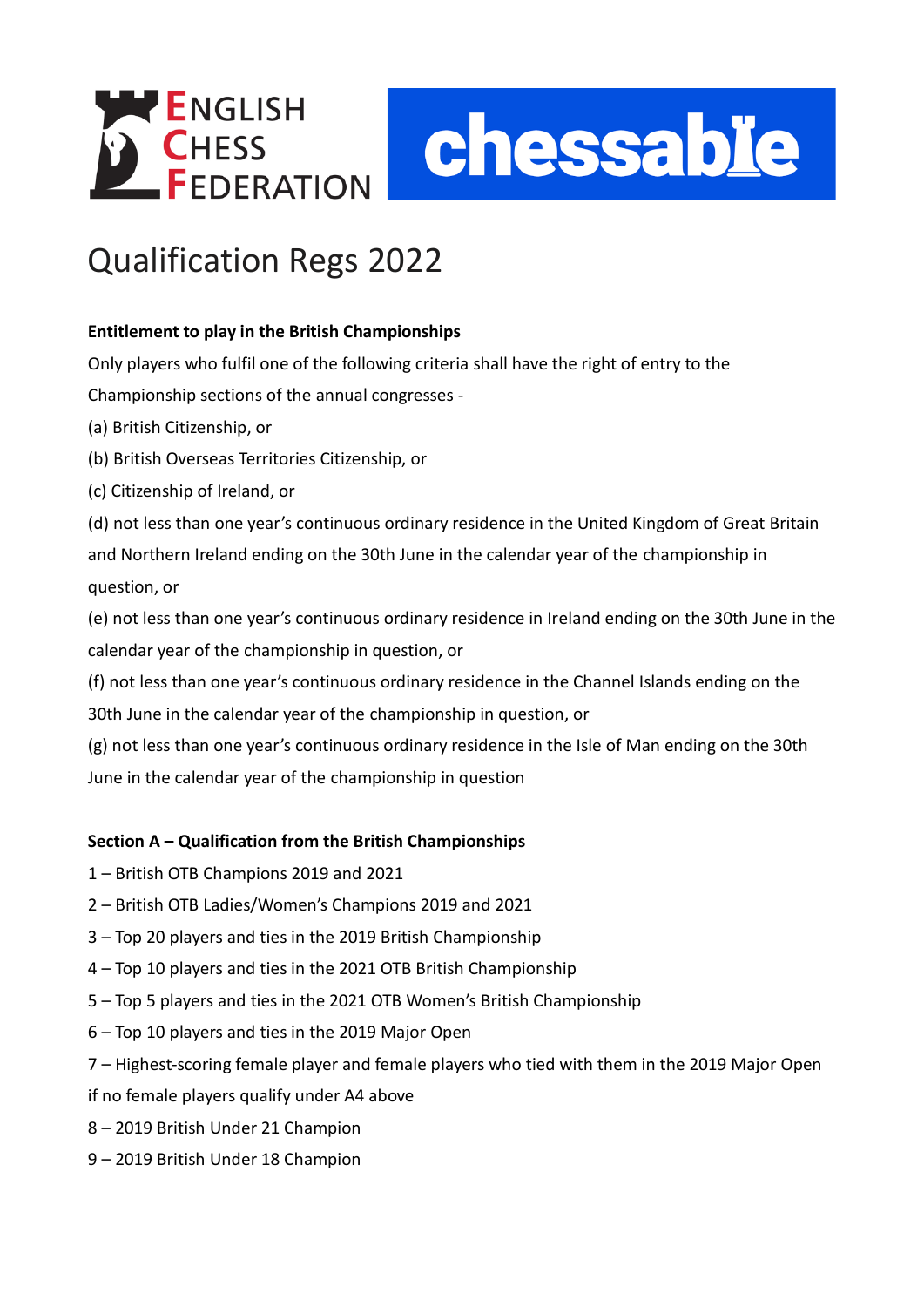- 10 2019 British Under 16 Champion
- 11 2019 and 2021 British OTB Over 50 Champion

#### **Section B – Qualification by FIDE Title on 1st May 2022**

- 1 Grandmasters
- 2 Women Grandmasters
- 3 International Masters
- 4 Women International Masters
- 5 FIDE Masters rated 2300 or higher on the rating list published on 1st May 2022
- 6 Women FIDE Masters rated 2100 or higher on the rating list published on 1st May 2022

#### **Section C – Qualification from Latest National Championships**

The current Champion and Women's Champion or nominees as at  $1<sup>st</sup>$  May 2022 from each of the following federations:

England, Guernsey, Ireland, Isle of Man, Jersey, Scotland, Ulster, Wales.

#### **Section D – Qualification from the English Chess Unions**

The current Champion or nominee as at  $1<sup>st</sup>$  May 2022 from each of the following unions: East Anglian Chess Union, Midland Counties Chess Union, Northern Counties Chess Union, Southern Counties Chess Union, West of England Chess Union.

#### **Section E – Qualification from open FIDE title norm tournaments**

The highest-scoring eligible player, not already qualified from Sections A-D above, from any standardplay open FIDE title norm tournament held in England, Guernsey, Ireland, Isle of Man, Jersey, Scotland, Ulster, Wales between 1st August 2019 and 31<sup>st</sup> July 2022. Players will only qualify if they score in excess of 50% of the number of rounds in the tournament. If there is a tie for the highest-scoring eligible player, all tied players will qualify. Should a player who qualifies via Section E subsequently qualify via Section C or D, then that will take precedence, and the qualification place via Section E will be recalculated taking into account their qualification.

#### **Section F – Qualification from the British Championship Qualifying Grand Prix**

The rules for the Grand Prix can be found in a separate document.

Players' scores in the British Grand Prix are determined based on an aggregate points system, with points awarded for players' results across all open FIDE-rated tournaments held in England,